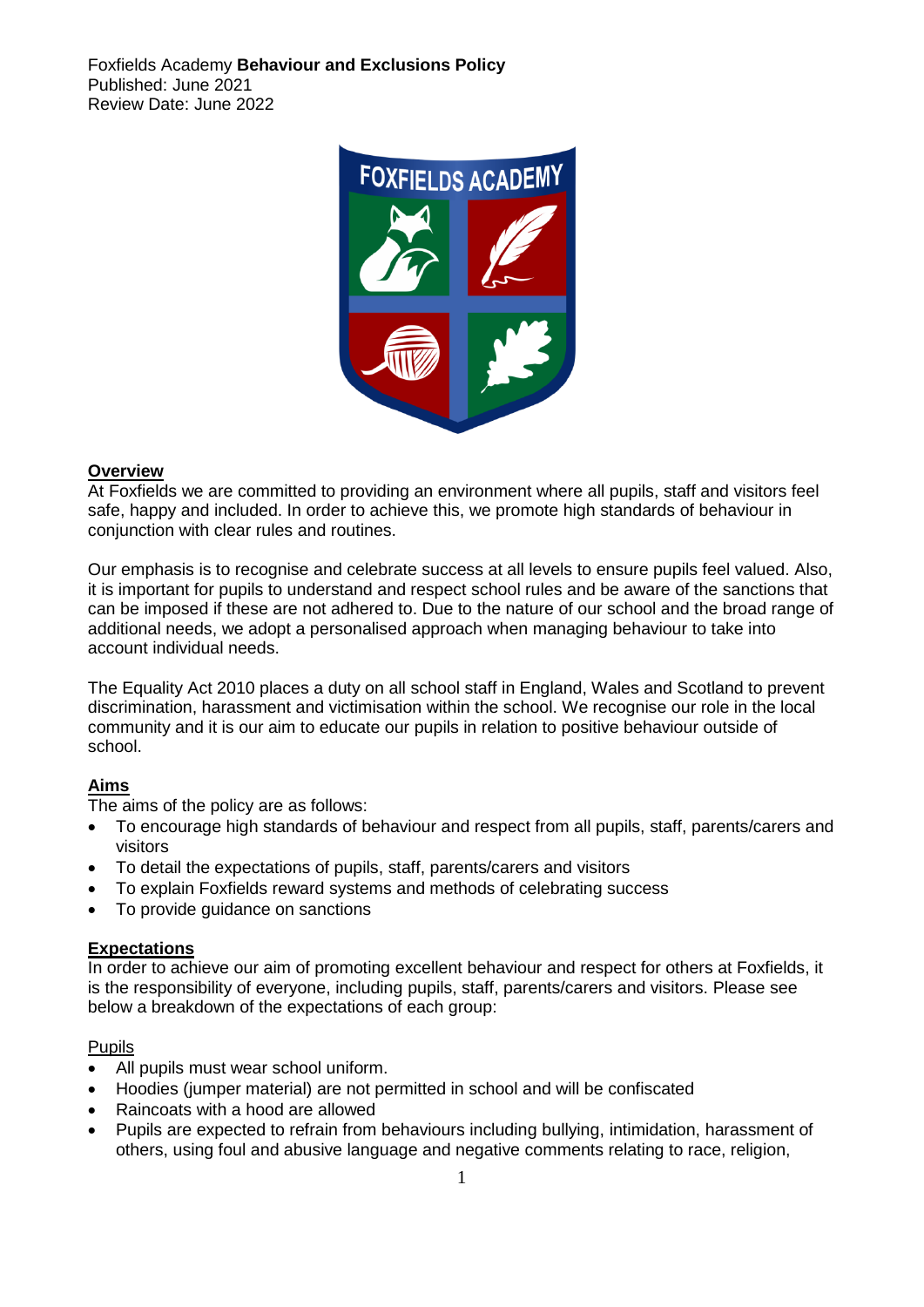Foxfields Academy **Behaviour and Exclusions Policy** Published: June 2021 Review Date: June 2022

gender and sexuality

- Pupils must not bring prohibited items to school (see list of items in this policy)
- Respect school property and equipment
- Be punctual in accordance with your timetable
- Follow class rules as outlined by staff members
- Listen, follow and respect directions from staff members
- Complete work to the best of your ability
- Adhere to any given sanction

### **Staff**

- Display the highest regard for behaviour and ethics as a positive role-model to all pupils
- Use appropriate language when communicating to pupils, staff, visitors and parents/carers
- Be punctual in accordance with your timetable
- Respect school property and equipment
- Apply the school reward system and celebrate pupil successes at all levels
- Use sanctions appropriately when a pupil doesn't adhere to their expectations

# Visitors

- Respect school property and equipment
- Use appropriate language in the school environment

## Parents/Carers

- Work collaboratively with staff to promote high standards of behaviour
- If a 'Behaviour Plan' is deemed appropriate, work with staff to construct the plan and then communicate with staff to review the impact
- In the event of an after-school detention we request that parents/carers come to school to meet with a member of the SLT and collect the pupil
- To notify staff of any behaviour or incident at home which may impact the school day

# **Behaviour Management**

Pupils at Foxfields have a wide range of additional needs and this is taken into account when managing behaviour. Due to this, behaviour management must be fair and consistent but also flexible and personalised with all factors considered. As part of quality first teaching it is first and foremost the teaching teams responsibility to use their behaviour management strategies to support any pupil displaying negative behaviours. If staff require further support we adopt a system named 'on-call' – this ensures that there is a school leader on-site who can assist any staff member who requires additional support in managing behaviour. The on-call system aims to prevent behaviour impacting the normal running of the school, ultimately ensuring that good order is maintained in the school environment to facilitate outstanding teaching and learning. In order to ensure that minimal disruption is caused to class groups in the event of negative behaviour, multiple intervention spaces are located around school. It is then the aim to use de-escalation techniques and work 1:1 or in small groups until we are ready to reengage in class.

# **Team Teach**

We pride ourselves at Foxfields on providing a safe learning environment for our students. Sometimes, some of our children may get anxious or agitated we will do our best to help students to calm down using communication skills, distraction techniques and removing triggers where possible. However, there may be times when children need more help to calm down - this may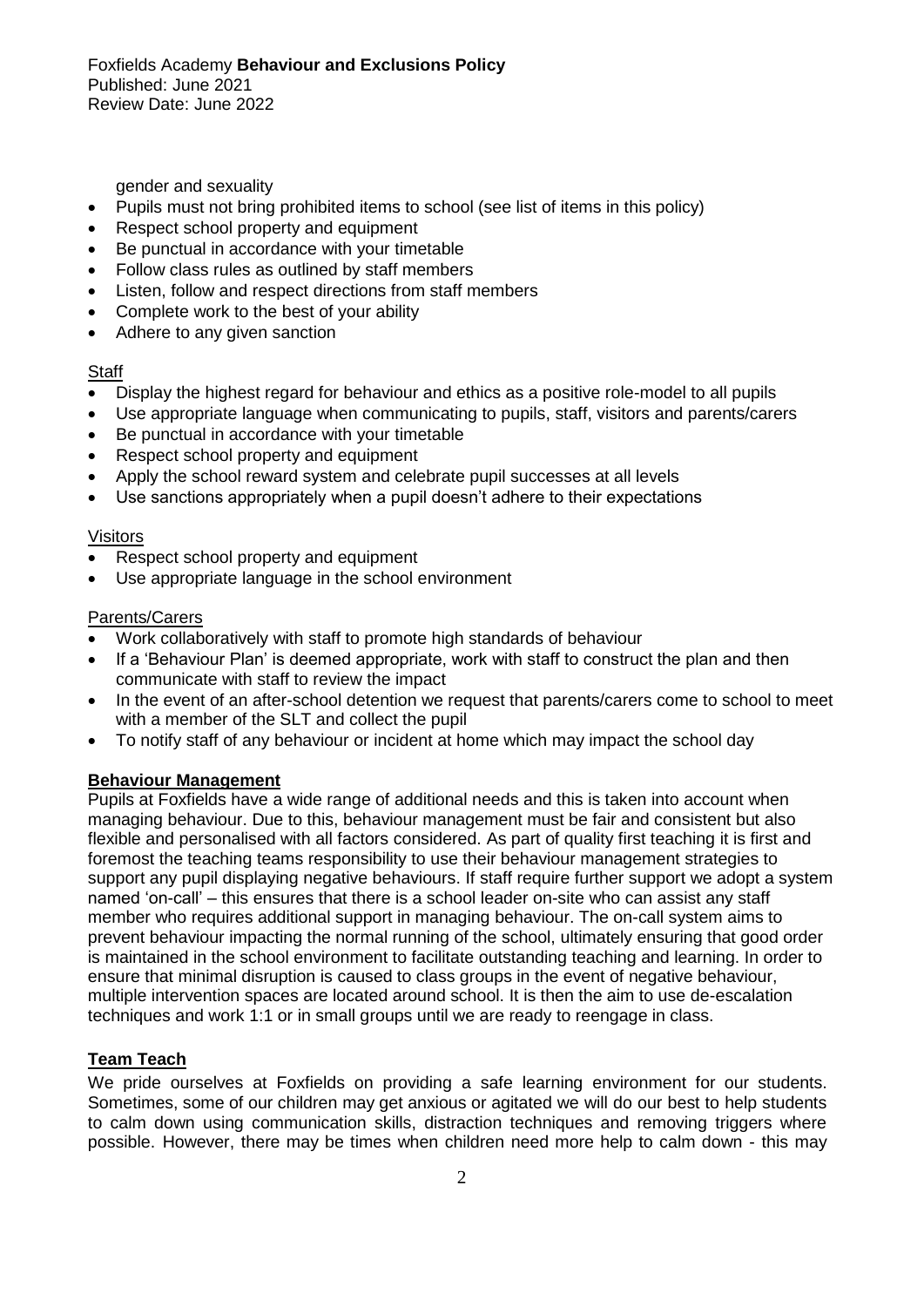require staff physical support to ensure the student's own safety, the safety of other students and staff, or that property is not seriously damaged/environment is not disrupted. This can require physical interventions. For further details on this please see the positive handling policy.

### **Reward System**

At Foxfields we hold high regard for celebrating success at all levels. Each week we deliver a celebratory assembly and present awards for excellent work in reading, writing, sport, individual outcomes and for collective class groups. Pupils are presented with trophies and certificates and pictures are displayed both in school and on the website and social media platforms.

There is a reward system, named 'StarPoints'. In every lesson across the school pupils can achieve up to 10 points. Pupils can also earn extra points for positive behaviour around school, such as being polite and showing respect for school property and equipment. Points have monetary value and pupils are able to purchase prizes with their points. These prizes are awarded in assembly.

# **Sanctions**

At Foxfields we understand the importance of ensuring that all sanctions are reasonable and proportionate to the circumstances. Furthermore, we carefully consider a range of factors including individual needs and age.

Foxfields have a range of sanctions which can be implemented as deemed appropriate. Sanctions include:

- Referral to the on-call team
- Playtime detention
- After-school detention
- Internal exclusion
- Fixed-term external exclusion
- Permanent external exclusion

### Detention Protocol

- Playtime detention may be given by all members of staff.
- After-school detention must be cleared with the SLT before the pupil is informed. In this event, it will be the parents/carers responsibility to collect the pupil at the time stated and meet with a member of the SLT.

### Exclusion Protocol

A pupil may be externally excluded for a fixed-term or permanently. Only the Headteacher can exclude a pupil and this must be on disciplinary grounds. The main reasons for external exclusion are as follows:

- Serious physical violence
- Persistent bullying
- Discrimination
- Damage/vandalism to school property/equipment
- Possession of a prohibited item
- Persistently not adhering to school rules

All permanent external exclusions are subject to review by the Governing Body.